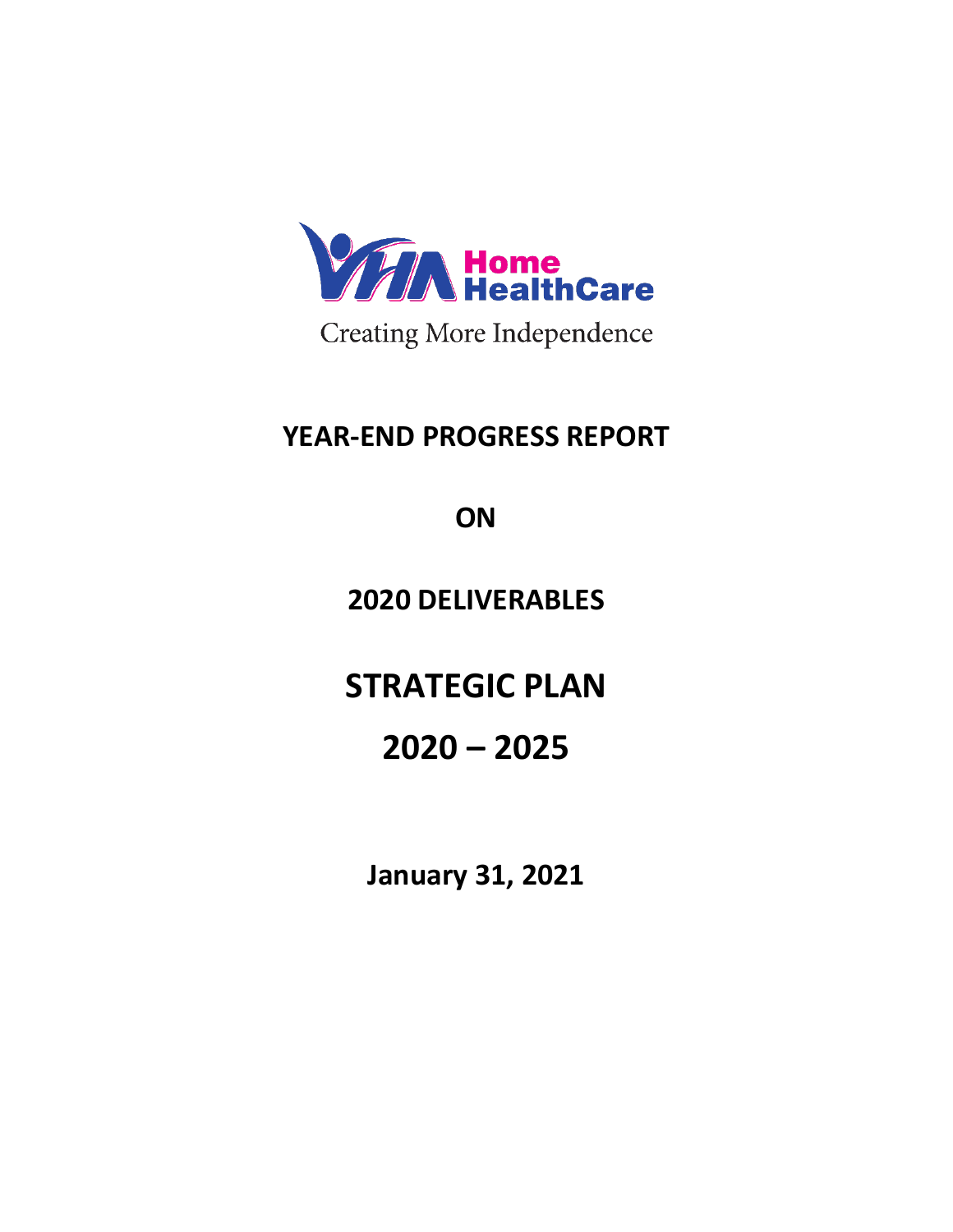| CARE to Connect - CO-DESIGN THE FUTURE OF HEALTH AT HOME                                                                                                                     |           |                                                                                                                                                        |          |  |  |
|------------------------------------------------------------------------------------------------------------------------------------------------------------------------------|-----------|--------------------------------------------------------------------------------------------------------------------------------------------------------|----------|--|--|
| 5-Year Strategic Priorities:                                                                                                                                                 |           |                                                                                                                                                        |          |  |  |
| Amplify the voice of VHA as a thought leader and influencer in home care                                                                                                     |           |                                                                                                                                                        |          |  |  |
| Drive reimagined integrated care delivery systems by leveraging our role as a trusted partner and expert in homecare and amplifying the voices of our clients, families, and |           |                                                                                                                                                        |          |  |  |
| the expertise of our team and partners                                                                                                                                       |           |                                                                                                                                                        |          |  |  |
| Build strategic alliances to create an expanded array of innovative, high quality, home-based health and support services that enable clients to stay healthy at home        |           |                                                                                                                                                        |          |  |  |
| Lead home care and system solutions through research to support health and wellness of clients, families and staff                                                           |           |                                                                                                                                                        |          |  |  |
| Enhance health outcomes by fostering the clinical competence and expertise of our teams in the areas of mental health and chronic disease self-management                    |           |                                                                                                                                                        |          |  |  |
| Enable VHA to thrive and grow by focusing on achieving better health outcomes and client and staff/provider experience, while managing costs and improving                   |           |                                                                                                                                                        | Year-End |  |  |
| efficiencies                                                                                                                                                                 |           |                                                                                                                                                        | Outcome  |  |  |
| Year 1<br><b>Deliverables</b><br>(2020)                                                                                                                                      | $\bullet$ | Create a VHA thought leadership strategy and implement year one objectives                                                                             |          |  |  |
|                                                                                                                                                                              | ٠         | Continue to actively lead and/or participate in the formation of Ontario Health Teams                                                                  |          |  |  |
|                                                                                                                                                                              | $\bullet$ | Partner with hospitals implementing bundled care pathways, Alternate Level of Care/Emergency Department diversion, and surge response<br>delivery mode |          |  |  |
|                                                                                                                                                                              |           | Build strategic alliances and staff competencies to deliver services/supports in the area of chronic disease self management                           |          |  |  |
|                                                                                                                                                                              |           | Expand our research initiatives                                                                                                                        |          |  |  |
|                                                                                                                                                                              |           | Develop a strategy to enhance clinical competence of our teams in the area of mental health                                                            |          |  |  |
|                                                                                                                                                                              | $\bullet$ | Grow our overall revenue and respond to emerging Requests for Proposals and/or new service opportunities                                               |          |  |  |

#### HIGHLIGHTS OF RESULTS ACHIEVED

CREATE A VHA THOUGHT LEADERSHIP STRATEGY AND IMPLEMENT YEAR ONE OBJECTIVES Significant progress was made to position thought leadership as a shared goal across the organization with many story opportunities elicited, articles placed and media coverage secured that highlighted key activities/issues in home and community care and the role VHA plays. VHA's digital presence was enhanced with the launch of our redesigned website and a notable increase in our social media activity and engagement. Conference opportunities were limited in 2020 due to COVID-19, but we participated in select on-line events and are ramping up efforts for 2021.

CONTINUE TO ACTIVELY LEAD AND/OR PARTICIPATE IN THE FORMATION OF ONTARIO HEALTH TEAMS Throughout the year VHA continued to be an active member at many OHT tables. We are involved in 12 approved OHTs and lead/co-chair several committees and initiatives within these OHTs. In addition, we are more peripherally connected to an additional 3 OHTs on an as needed/requested basis.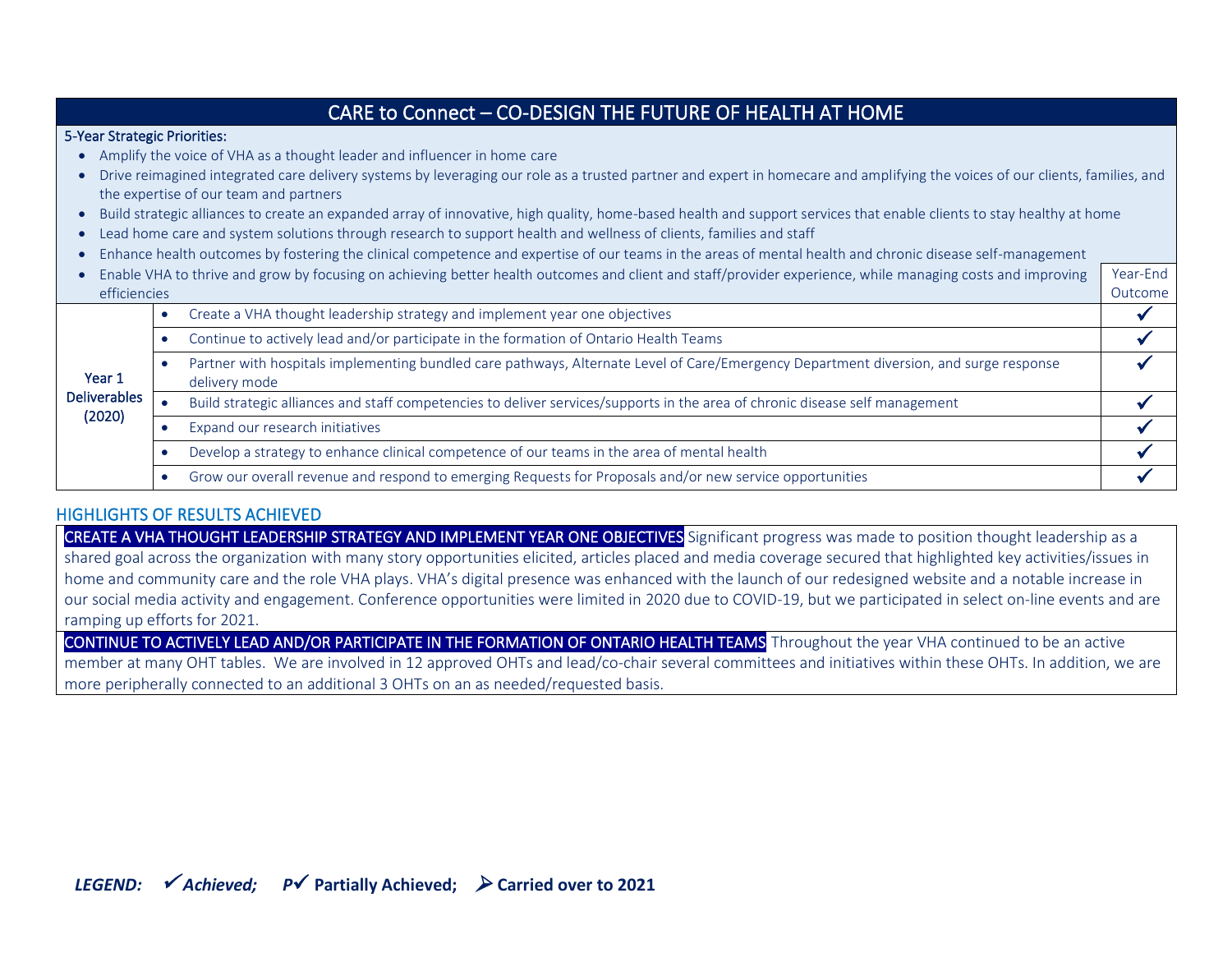PARTNER WITH HOSPITALS IMPLEMENTING BUNDLED CARE PATHWAYS, ALC/ED DIVERSION, AND SURGE RESPONSE DELIVERY MODE In 2019, VHA was involved in 6 programs with hospital partners and involved in developing bundled care pathways in collaboration with others. In 2020, bundled pathway work was put on hold due to COVID-19, however, hospital partner involvement expanded to 14 programs. All programs included front line provider input into program/pathway design and postlaunch feedback.

BUILD STRATEGIC ALLIANCES AND STAFF COMPETENCIES TO DELIVER SERVICES/SUPPORTS IN THE AREA OF CHRONIC DISEASE SELF MANAGEMENT VHA

continued to build strategic alliances with our partners to offer chronic disease self-management (CDSM) education. This included working with the LHINs to provide the 'Choices and Changes' program, supporting nursing and rehab clinicians to co-create client-led goals for CDSM, and offering a Capacity Buildersfacilitated education program (an Ontario Community Support Association service) for supporting clients with various injuries and chronic diseases. CDSM was incorporated into the Initial Client Assessment in VHA's electronic medical record to facilitate discussion/dialogue between provider and client for nursing and rehab with appropriate training and resources. A CDSM Steering Committee was created including VHA client partners, which supported the development of a CDSM resources section on VHA's external website. This work all contributed to VHA adopting the Registered Nurses Association of Ontario Best Practice Guideline for CDSM.

**EXPAND OUR RESEARCH INITIATIVES** VHA Research actively participated in 31 research studies, initiated 5 COVID-specific research studies, published 4 manuscripts and supported 30 academic trainees. We launched the inaugural Champions of Change Fellowship program that is an integrated PSW/Nursing curriculum model as part of our Research Vision 2025. As well, Research Vision 2025 has been clearly defined and shared on the newly updated external VHA website.

DEVELOP A STRATEGY TO ENHANCE CLINICAL COMPETENCE OF OUR TEAMS IN THE AREA OF MENTAL HEALTH The strategy leverages both internal and external resources for education. Internal education offered to PSWs included training for Dementia & Depression as well as responsive behaviours. Externally, a robust education plan was offered through Capacity Builders that covered a broad range of mental health topics. Approximately 140 personal support workers were trained over 389 hours. A mental health educational program was designed and launched for nurses and rehab providers. The initial client assessment tool in our electronic medical record was revised to improve the predictive ability of the depression screening tool. VHA's mental health education efforts will continue into 2021 to identify new opportunities and build upon the previous year's activities.

GROW OUR OVERALL REVENUE AND RESPOND TO EMERGING REQUESTS FOR PROPOSALS AND/OR NEW SERVICE OPPORTUNITIES LHIN service revenue understandably declined overall by 2% in 2020 due to COVID-19, but our overall revenue increased by 2%. This was driven by an increase in private services, significant integrated care opportunities, community support revenue from multiple sources, and funding from the government's Canada Emergency Wage Subsidy (CEWS) program. VHA was also part of 7 High Intensity Service at Home expressions of interest, all of which were successful with service to be delivered from December 2020 to March 2021.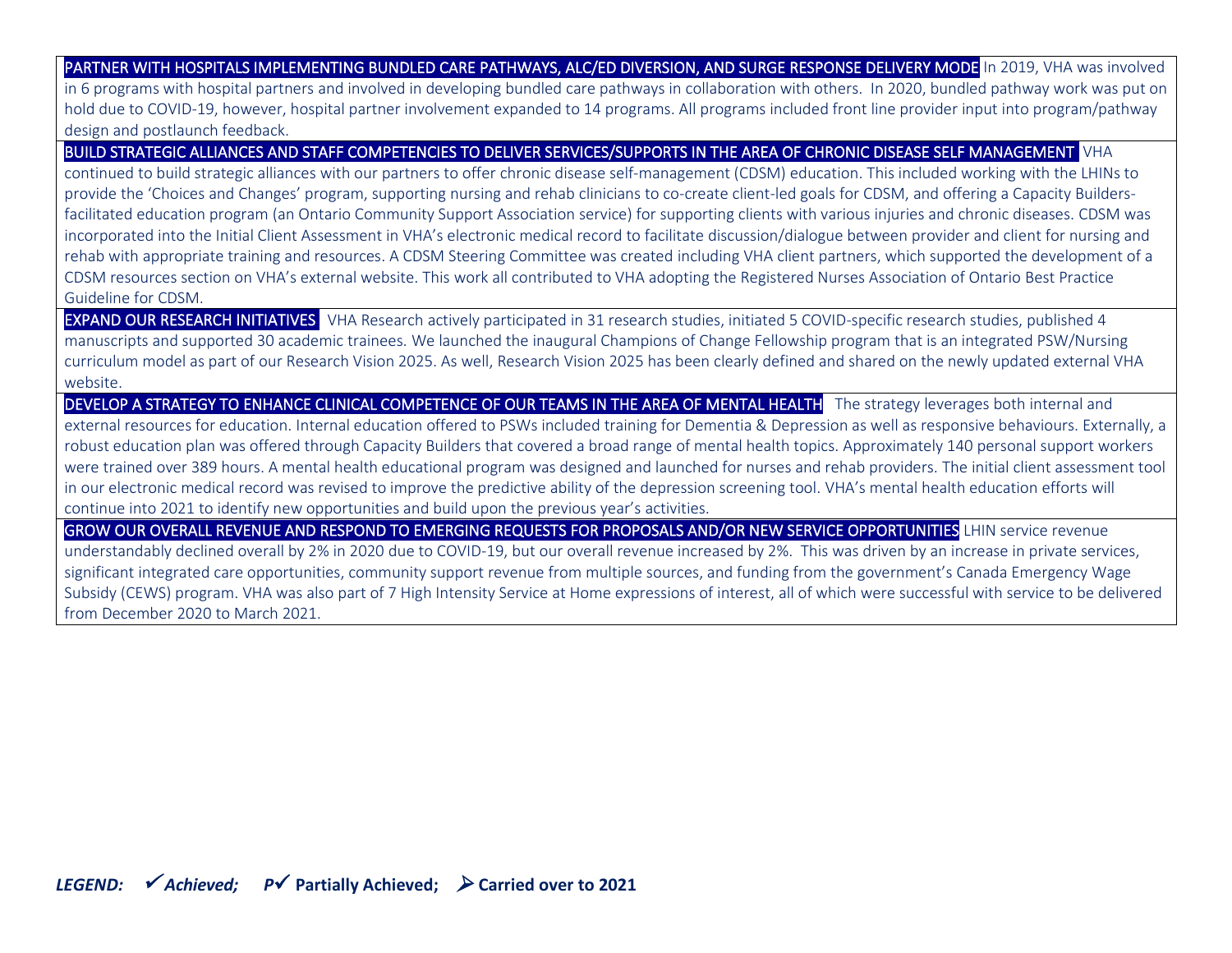| CARE to Create - TRANSFORM SERVICE EXPERIENCES AND CLIENT CARE/OUTCOMES                                                                                                                                                                                                                                                                                                                                                                                             |                                                                                                                                                                                                                                   |                     |  |  |
|---------------------------------------------------------------------------------------------------------------------------------------------------------------------------------------------------------------------------------------------------------------------------------------------------------------------------------------------------------------------------------------------------------------------------------------------------------------------|-----------------------------------------------------------------------------------------------------------------------------------------------------------------------------------------------------------------------------------|---------------------|--|--|
| 5-Year Strategic Priorities:<br>Simplify the coordination, communication and delivery of VHA services<br>Implement digital health tools to support virtual, in-person and self-managed care, providing the most efficient, cost effective, quality care 24/7<br>Generate, access and use data intelligence to make informed decisions and share our information with system partners to improve client/caregiver experience and the<br>healthcare system as a whole |                                                                                                                                                                                                                                   |                     |  |  |
|                                                                                                                                                                                                                                                                                                                                                                                                                                                                     | Develop and deliver leading practices in quality team-based clinical care                                                                                                                                                         | Year-End<br>Outcome |  |  |
| Year 1<br><b>Deliverables</b><br>(2020)                                                                                                                                                                                                                                                                                                                                                                                                                             | Undertake a quality improvement initiative to assess and reimagine the roles and functions of our Customer Service Centre (CSC) in<br>$\bullet$<br>collaboration with CSC team members, other departments, clients and caregivers | $P\checkmark$       |  |  |
|                                                                                                                                                                                                                                                                                                                                                                                                                                                                     | Improve communication within the CSC and between the CSC and field staff<br>$\bullet$                                                                                                                                             |                     |  |  |
|                                                                                                                                                                                                                                                                                                                                                                                                                                                                     | Find sustainable ways to collect information from clients on preferred method of communication and permission to contact<br>$\bullet$                                                                                             |                     |  |  |
|                                                                                                                                                                                                                                                                                                                                                                                                                                                                     | Implement tools that allow for sharing information with clients and other health care partners such as MyChart (patient portal) and<br>$\bullet$<br>Connected Care Ontario                                                        | P√                  |  |  |
|                                                                                                                                                                                                                                                                                                                                                                                                                                                                     | Test virtual care for clients and virtual clinical supports for providers                                                                                                                                                         |                     |  |  |
|                                                                                                                                                                                                                                                                                                                                                                                                                                                                     | Leverage full data sets from our electronic medical record for automated chart audits<br>$\bullet$                                                                                                                                |                     |  |  |
|                                                                                                                                                                                                                                                                                                                                                                                                                                                                     | Extend access to business intelligence tools to leaders across the organization<br>$\bullet$                                                                                                                                      |                     |  |  |
|                                                                                                                                                                                                                                                                                                                                                                                                                                                                     | Achieve exemplary accreditation status<br>$\bullet$                                                                                                                                                                               |                     |  |  |
|                                                                                                                                                                                                                                                                                                                                                                                                                                                                     | Plan, implement and measure quality improvement initiatives to ensure high quality medication safety practices in personal support services<br>$\bullet$                                                                          |                     |  |  |
|                                                                                                                                                                                                                                                                                                                                                                                                                                                                     | Participate in the integrated Best Practice Spotlight Organization initiative with the East Toronto Ontario Health Team (and others if<br>$\bullet$<br>applicable) and implement year 1 deliverables                              |                     |  |  |

#### HIGHLIGHTS OF RESULTS ACHIEVED

UNDERTAKE A QUALITY IMPROVEMENT INITIATIVE TO ASSESS AND REIMAGINE THE ROLES AND FUNCTIONS OF OUR CUSTOMER SERVICE CENTRE (CSC) IN COLLABORATION WITH CSC TEAM MEMBERS, OTHER DEPARTMENTS, CLIENTS AND CAREGIVERS Much progress was made in reimagining the CSC including the development of a new organizational structure with new roles and responsibilities based on focus group discussions with over 70 participants. Implementation is targeted for June 2021.

IMPROVE COMMUNICATION WITHIN THE CSC AND BETWEEN THE CSC AND FIELD STAFF New digital tools went live in the CSC in August 2020. Successful pilot projects with mobile messaging were also delivered. In 2021, mobile notifications/messaging functionality in our client relationship management platform will be expanded and Microsoft Teams will be enabled for all field staff.

FIND SUSTAINABLE WAYS TO COLLECT INFORMATION FROM CLIENTS ON PREFERRED METHOD OF COMMUNICATION AND PERMISSION TO CONTACT A new

system to collect and update enhanced client contact details was successfully developed and implemented. Enhancements to our client relationship management platform, our electronic medical record and the PS mobile platform were created to support communication and are now in active use. IMPLEMENT TOOLS THAT ALLOW FOR SHARING INFORMATION WITH CLIENTS AND OTHER HEALTH CARE PARTNERS SUCH AS MYCHART (PATIENT PORTAL) AND CONNECTED CARE ONTARIO MyChart - Planning for the implementation of the MyChart system, including engagement with partners, clients and VHA staff has been completed. Technical planning with the MyChart team and VHA application vendors has also been completed. The implementation of MyChart was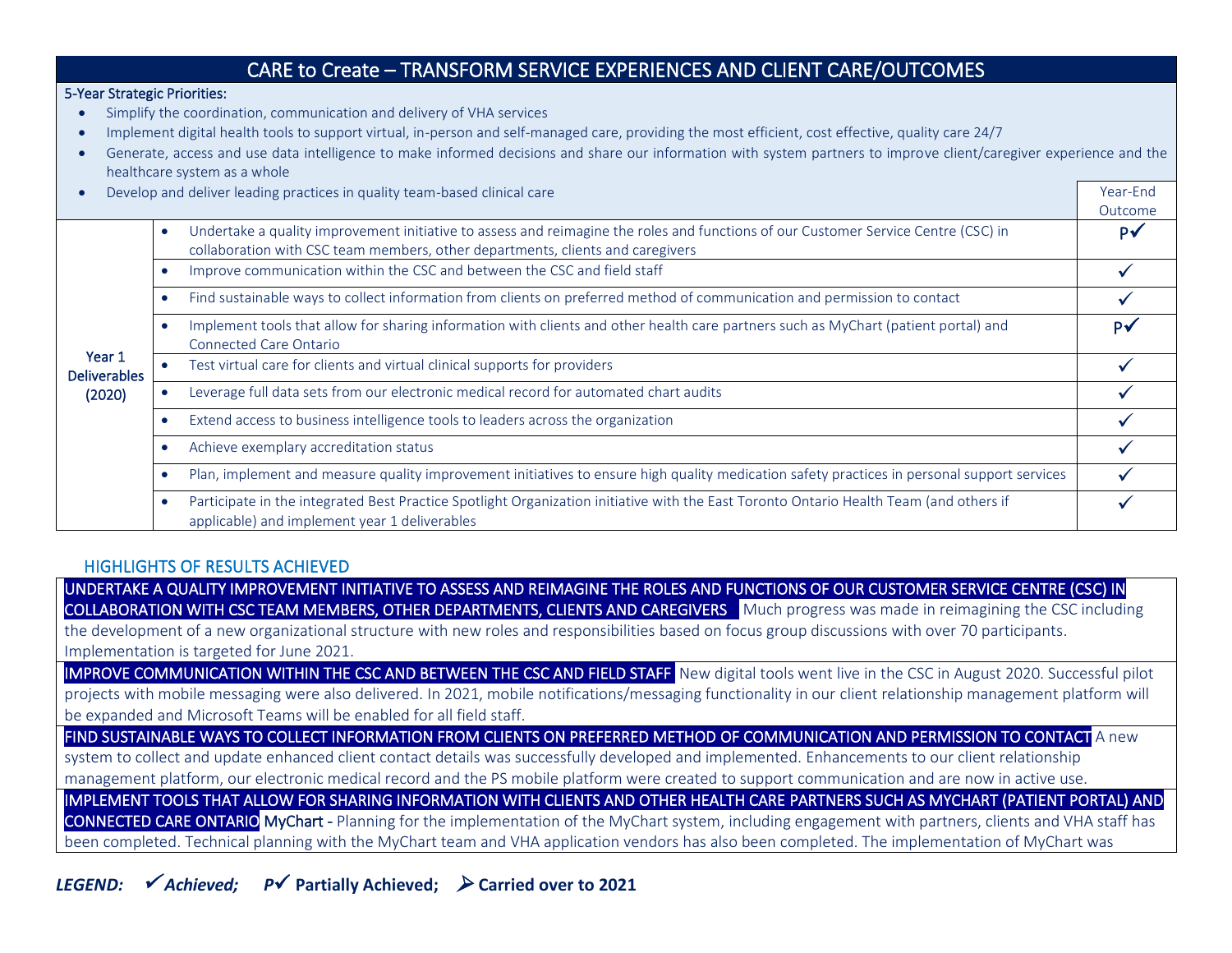delayed due to the availability of internal and external resources and competing priorities related to the pandemic. Connecting Ontario - Access to Connecting Ontario was put on hold due to the pandemic. This will remain on our roadmap for 2021 to prioritize the roll-out of the provincial clinical viewer to the home and community care sector, pending direction from Ontario Health.

EXPERIMENT WITH VIRTUAL CARE FOR CLIENTS AND VIRTUAL CLINICAL SUPPORTS FOR PROVIDERS Virtual care utilization at VHA (telephone and video visits) increased dramatically since the start of the pandemic, with thousands of virtual visits delivered every month across rehab, community support and nursing services. Client and provider satisfaction results have been very positive due to the extraordinary efforts of our dedicated change champions and a 'Volunteer Peer Mentoring Support' program. This program is novel in Ontario and uses volunteers to provide live virtual care end-user support to VHA clients and staff. VHA also developed several innovative virtual care pilot projects, including nursing practice point-of-care consultations for clinical support (set to launch in early 2021), virtual visits to build rehab capacity across regions, and virtual care pilot projects in partnership with Ontario Health Team partners.

LEVERAGE FULL DATA SETS FROM OUR ELECTRONIC MEDICAL RECORD FOR AUTOMATED CHART AUDITS A framework and process has been created that allows for chart audit data to be pulled from the full electronic data sets for nursing. This framework can be applied to rehab provider documentation as well to allow for automated rehab chart audits in the future. Streamlined chart audit data processes were finalized and validated.

EXTEND ACCESS TO BUSINESS INTELLIGENCE TOOLS TO LEADERS ACROSS THE ORGANIZATION VHA has established an analytics program and the required Business Intelligence (BI) infrastructure as the foundation for a more data driven organization. Our BI roadmap will rapidly expand the availability, utilization, and maturity of analytics tools at VHA while also addressing privacy/security, processes and priorities through our data governance plan.

ACHIEVE EXEMPLARY ACCREDITATION STATUS VHA had a very successful survey, held November 16-18, 2020. VHA was accredited with Exemplary Standing and met 629/634 (99.2%) applicable standards, including 100% of critical Required Organizational Practices (ROPs).

PLAN, IMPLEMENT AND MEASURE QUALITY IMPROVEMENT INITIATIVES TO ENSURE HIGH QUALITY MEDICATION SAFETY PRACTICES IN PERSONAL SUPPORT SERVICES The medication reconciliation best practice initiative in our personal support program has been implemented and evaluated, and includes recommendations for roll-out across remaining teams in 2021.

PARTICIPATE IN INTEGRATED BEST PRACTICE SPOTLIGHT ORGANIZATION INITIATIVE IN THE EAST TORONTO ONTARIO HEALTH TEAM (AND OTHERS IF APPLICABLE) AND IMPLEMENT YEAR 1 DELIVERABLES VHA participated and demonstrated a leadership role in the East Toronto Health Partners BPSO initiative.

Year 1 deliverables have been met including the development of a Person and Family Centred Care eModule, co-created by VHA and partner organizations. Rollout of the eModule will take place in early 2021.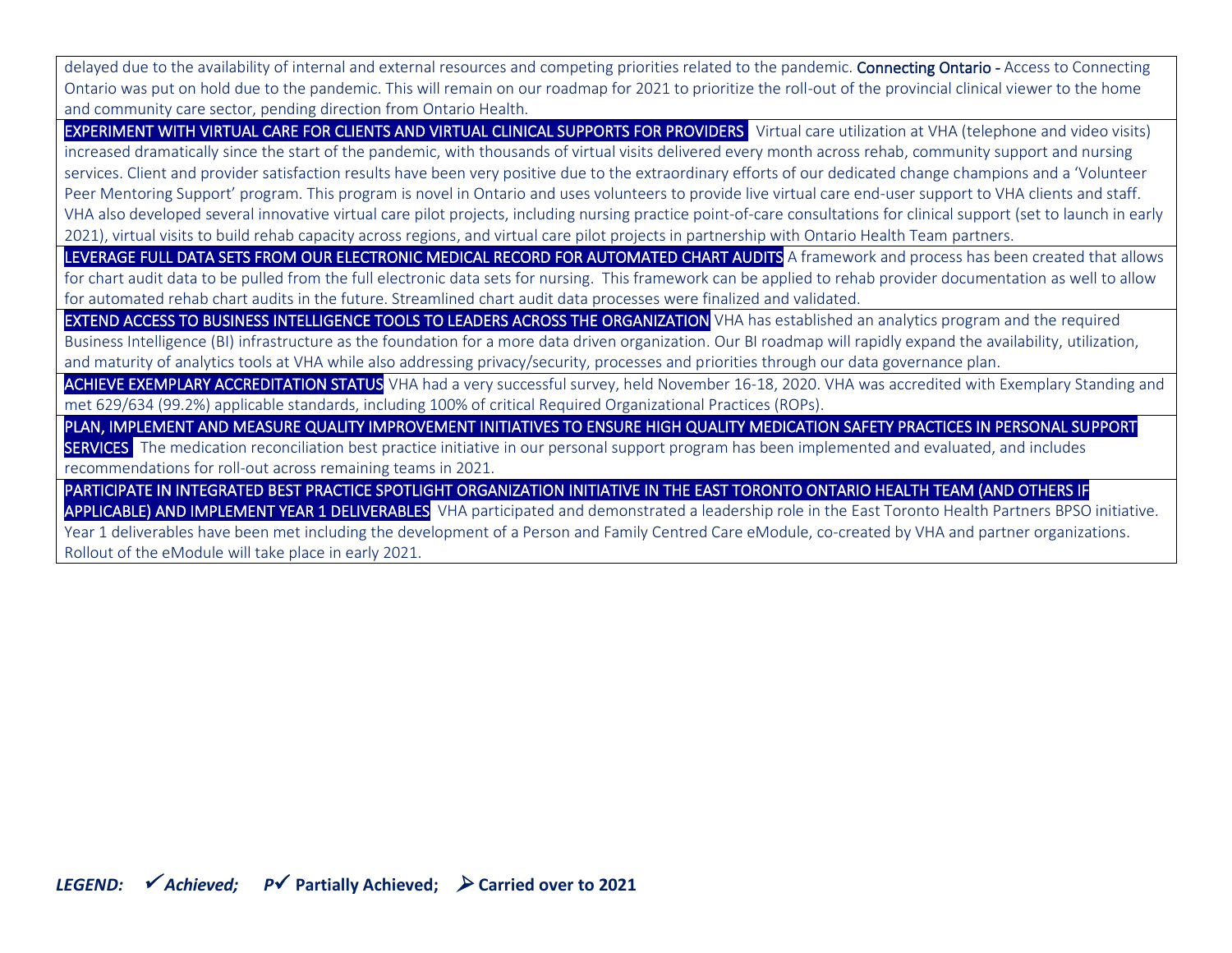### CARE to Inspire – ATTRACT AND RETAIN TOP TALENT AND BOOST TEAM PERFORMANCE

#### 5-Year Strategic Priorities:

- Grow VHA's profile as an inspiring place to work where excellence and continuous learning is valued, recognized, and supported
- Build our workforce planning and capacity to meet the service needs of our clients
- Maximize the full potential of staff and service providers, actively support job satisfaction, work life balance, meaningful rewards/recognition, career growth, and professional development

Outcome

• Augment our team with a vibrant cadre of volunteers that offer personal touch points and services Year-End Year 1 Deliverables (2020) • Develop and launch employer brand strategy P✓ • Continue our focus on increasing employee/service provider satisfaction  $\checkmark$ • Measure and report on staff diversity at VHA ➢ Ensure accuracy in our workforce data and better understand dynamics related to inactive new hires • Expand our recruitment efforts and increase our hires by 25% P $\overline{P}$ • Develop a workforce planning framework and sustainability plan  $P\checkmark$ • Enhance orientation program for supervisors including mentoring and coaching  $\Box$ • Simplify and streamline vacation request process  $\Box$ • Increase number of volunteers who are actively engaged and explore additional programs that they can support

DEVELOP AND LAUNCH EMPLOYER BRAND STRATEGY Project work was largely completed but the new brand launch will carry forward to 2021. An Employee Value Proposition was developed and confirmed. *Leading with Purpose* - *Bonds that Matter* – *Empowered Everyday.* A VHA story telling contest identified brand ambassadors to participate in the launch in 2021. CONTINUED FOCUS ON INCREASING EMPLOYEE/SERVICE PROVIDER SATISFACTION Throughout 2020, all VHA leaders have been focused on maintaining engagement levels during the challenge of COVID-19 and have provided support on those issues which matter most to staff and service providers. The results of a year-end survey indicate a significant increase in overall satisfaction rates, an impressive result given the challenges of COVID-19 and a testament to how hard the entire VHA team has worked to support our workforce. 92% rated VHA as an excellent/very good/good place to work. MEASURE AND REPORT ON STAFF DIVERSITY AT VHA This deliverable was amended and realigned with our Anti-Black Racism work. An Anti-Black Racism

Action Group has been formed and is focused on 4 key areas – Advocacy, Policy & Communication, Education & Training and Data Collection & Reporting. The data collection sub-group developed an action plan for diversity surveying and reporting. The team is currently engaged in a literature review and is targeting April 2021 for the survey launch.

ENSURE ACCURACY IN OUR WORKFORCE DATA AND BETTER UNDERSTAND DYNAMICS RELATED TO INACTIVE NEW HIRES This work has been completed. As part of COVID planning/recovery, we continue to utilize enhanced reports to illustrate leaves of absence/inactive status and projected return to work.

**EXPAND OUR RECRUITMENT EFFORTS AND INCREASE OUR HIRES BY 25%** Year-end results reflect an overall decrease of approx. 30% as compared to 2019, primarily due to the pandemic. However, the recruitment team is proud to report that they were able to onboard close to 600 new hires. The team was able to pivot quickly in response to the pandemic to ensure physically distanced or remote screening, interviewing and onboarding of all applicants, and the majority of our orientation program was moved on-line.